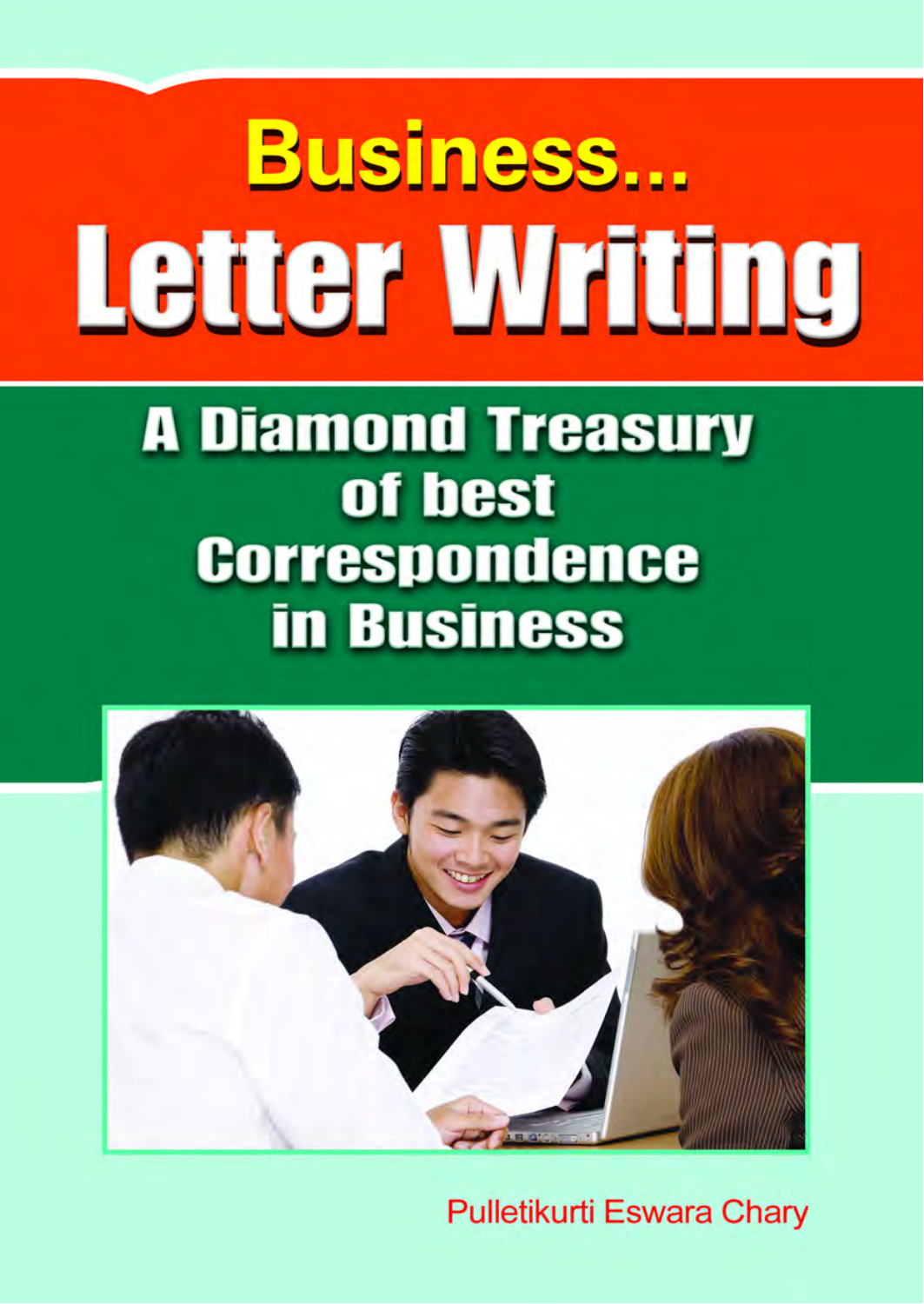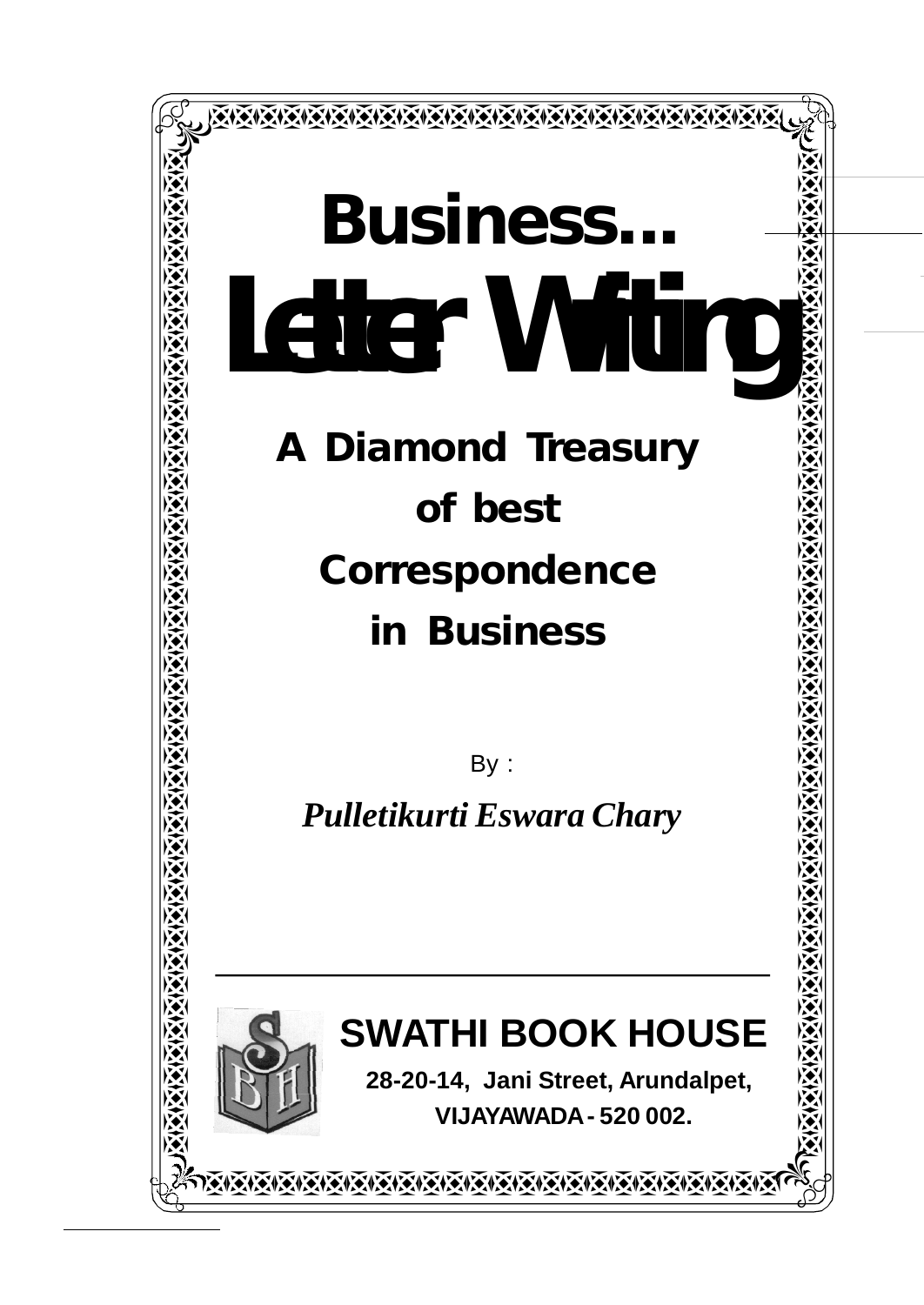**Letter Writing A Diamond Treasury of best correspondence in Business**

By **Pulletikurti Eswara Chary**

Cover Design : **Giridhar**

**© SWATHI BOOK HOUSE** Cell : **9848082432**

 $D.T.P.$ **SRI SRINIVASA GRAPHICS**

Price : **Rs. 100-00**

Printing : **SRI PARAMESWARI Offset Printers** VIJAYAWADA - 520 002.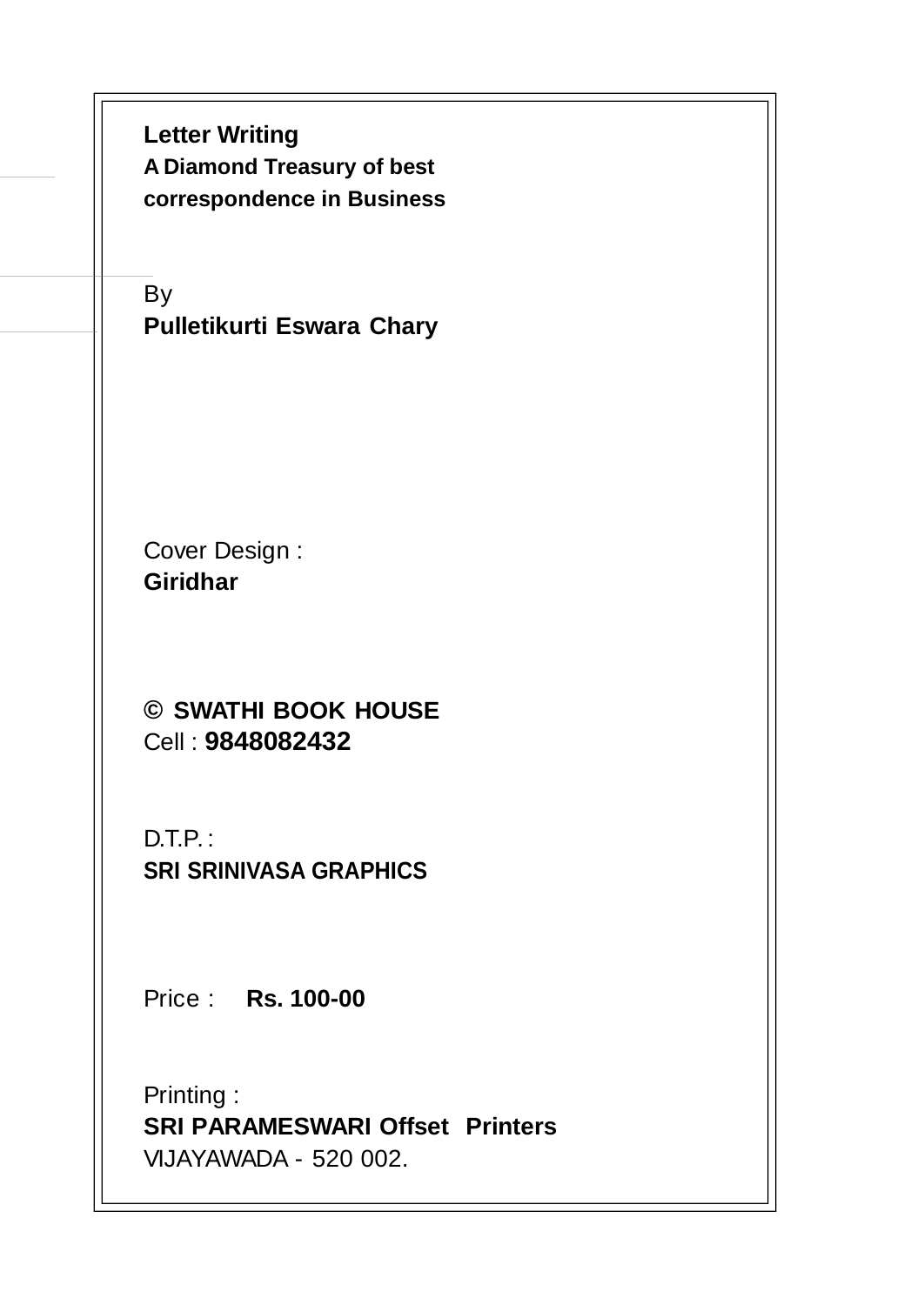*PREFACE*

Dr. Johnson has said,

"In a man's letters, his soul lies naked".

Letters have souls. They can speak. The modern man who is too much enmeshed in the technicalities of life, needs different media for communication with his fellow-beings.

A good letter is like a lively conversation. It renders a great satisfaction to us and yet furnishes a lot of information.

Clarity, simplicity and coherence are some of the qualities of a good letter.

An interetsing letter captures the imagination of the reader.

This book will be very useful to the High School and College students, educated youngsters see king employment and grown-ups in every walk of life, including business men.

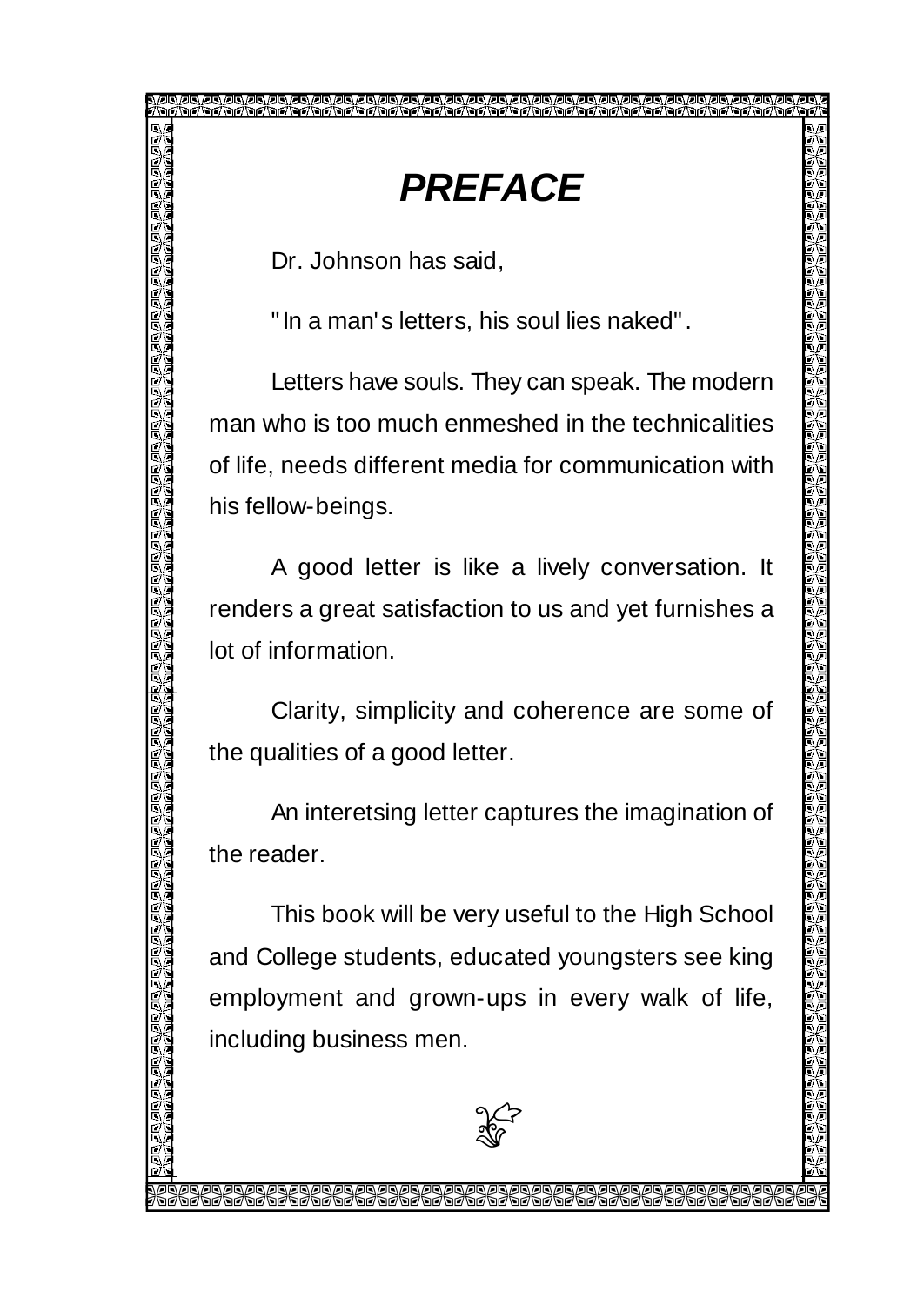# *MOTIVATIONAL BUSINESS QUOTES*

People ask me, how is managing in the New Economy different from managing in the Old Economy ? Actually, it's a lot the same. It's about the financial discipline of the bottom line, understanding your customers, segmenting your customers by their needs and building a world-class management team.

- **Meg Whitman :** My experience indicates that most people who've accumulated a great deal of wealth haven't had that as their goal at all. Wealth is only a byproduct, not the original motivation.
- **Michael Milken :** I believe in the Golden Rule The Man with the Gold. rules.
- **Mr. T :** I do think the patriotic thing to do is to critique my country. How else do you make a country better but by pointing outits flaws ?
- ◆ Bill Maher: Being able to touch so many people through my businesses and make money while doint it, is a huge blessing.
- ◆ Magic Johnson : Sometimes I wonder whether the world is being run by smart people who are putting us on or by imbeciles who really mean it.
- **Mark Twain :** The trick is in what one emphasizes. We either make ourselves miserable or we make ourselves strong. The amount of work is the same.
- **Carlos Castaneda :** Surviving a failure gives you more self-confidence. Failures are great learning tools but they must be kept to a minimum.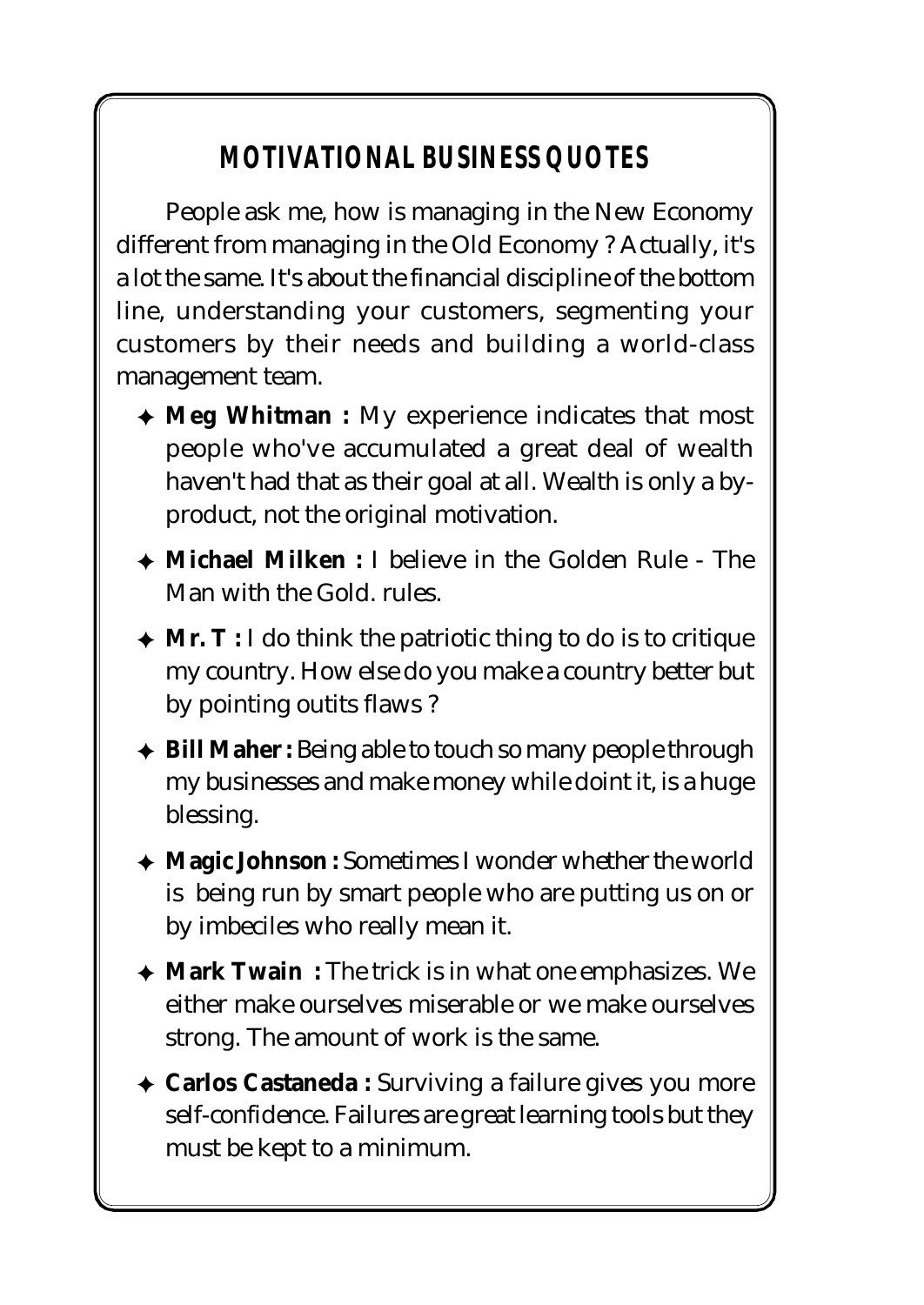- **Jeffrey Immelt :** Luxury goods are the only area in which it is possible to make luxury margins.
- **BernardAmault :**In the early days, I didn't have the money to pay decent salaries. so I didn't get good people. I got nice people, but I didn't get good employees.
- **► Louise Hay** : Whatever the mind of man can conceive and believe, it an achieve. Thoughts are things! And powerful things at that, when mixed with definiteness of purpose and burning desire, can be translated into riches.
- **Napoleon Hill :** In the end, the customer doesn't know, or care, if you are small or large as an organisation. she or he only focuses on the garment hanging on the rail in the store.
- **Glorgio Armani :** It is a waste of time to be angry about my disability. One has to get on with life and I haven't done badly. People won't have time for you if you are always angry or complaining.
- **Stephen Hawking :** When two opposite points of view are expressed with equal intensity, the truth does not necessarily lie exactly halfway between them. It is possible for one side to be simply wrong.
- **Richard Dawkins :** I have a dream that my four little children will one day live in a nation where they will not be judged by the color of their skin, but by the content of their character.
- **Matin Luther King Jr. :** One hundred years from now, I expect the Tatas to be much bigger than it is now. More importantly. I hoe the Group comes to be regarded as being the best in India, best in the manner in which we operate, best in the products we deliver and best in our value systems and ethics.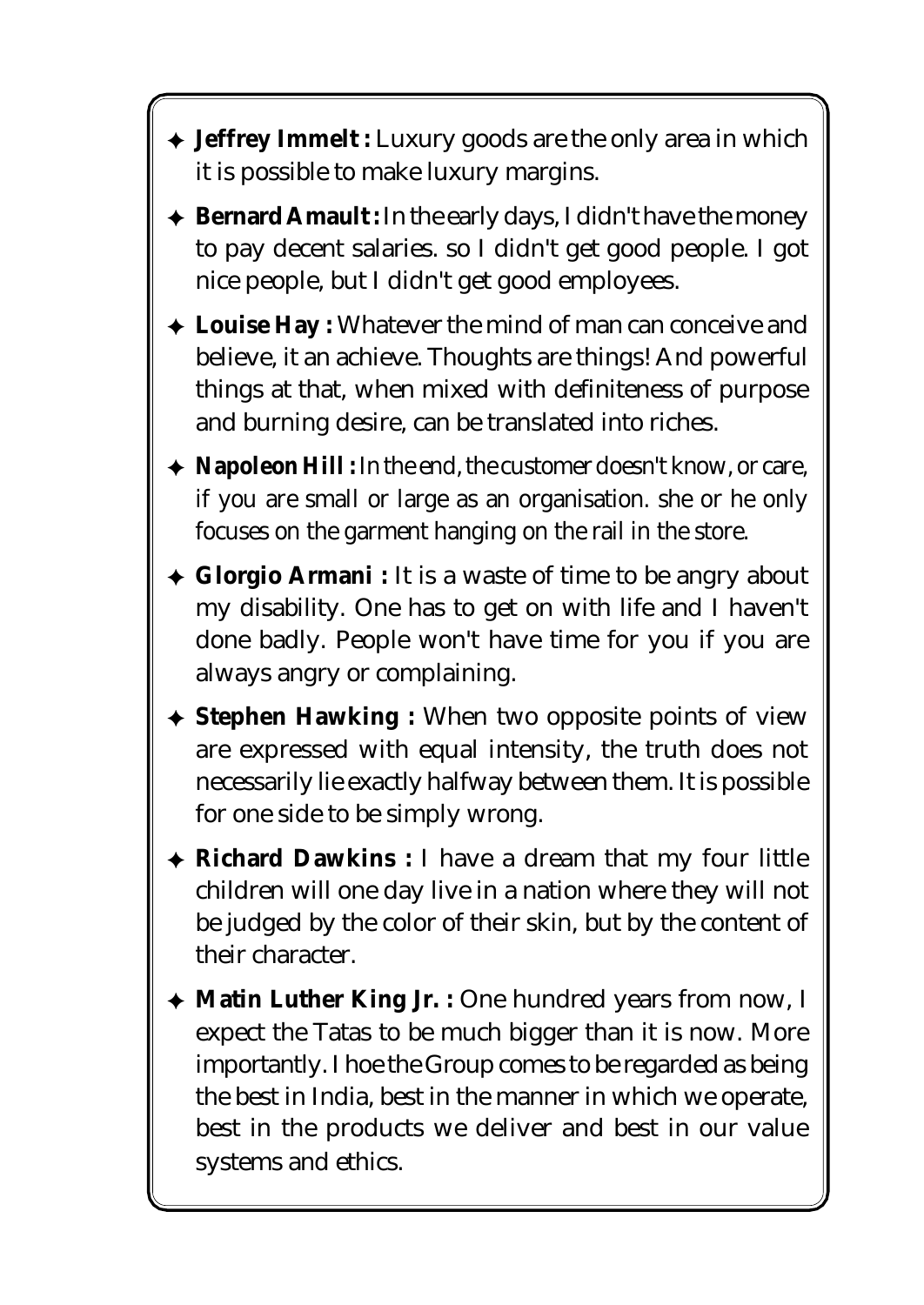- **Ratan Tata :** The expert in battle seeks his victory from strategic advantage and does not demand it from his men.
- ◆ **Sun Tzu** : It is not the strongest of the species that survive, nor the most intelligent, but the one most responsible to change.
- **← Charles Darwin** : I learned that courage was not the absence of fear, but the triumph over it. The brave man is not he who does not feel afraid, but he who conquers that fear.
- **Nelson Mandela :** They misunderestimated me.
- **Bushism :** Imagine if we succeed in inspiring our audiences to reduce their own impacts on climate change by just one percent. That would be like turning the State of California off for almost two months.
- **Rupert Murdoch :** The world is more malleable than you think and it's waiting for you to hammer it into shape.
- ◆ **Bono** : Most people treat the present moment as if it were an obstacle that they need to overcome. Since the present moment is Life itself, it is an insne way to live.
- **Eckhart Tolle :** Winning is not a sometime thing. It's an all time thing. You don't win once in a white, you don't do things rights once in a while, you do them right all the time. Winning is habit. Unfortunately, so is losing.
- **Vince Lombardi :** Sometimes you just got to give yourself what you wish someone else would give you.
- **Dr Phil :** If a working class Englishman saw a bloke drive past in a Rolls-Royce, he'd say to himself "Come the social revolution and we'll take that away from you, mate". Whereas if this American counterpart saw a bloke drive past in a Cadillac he'd say "One day I'm going to own one of those". To my way of thinking the first attitude is wrong. The latter is right.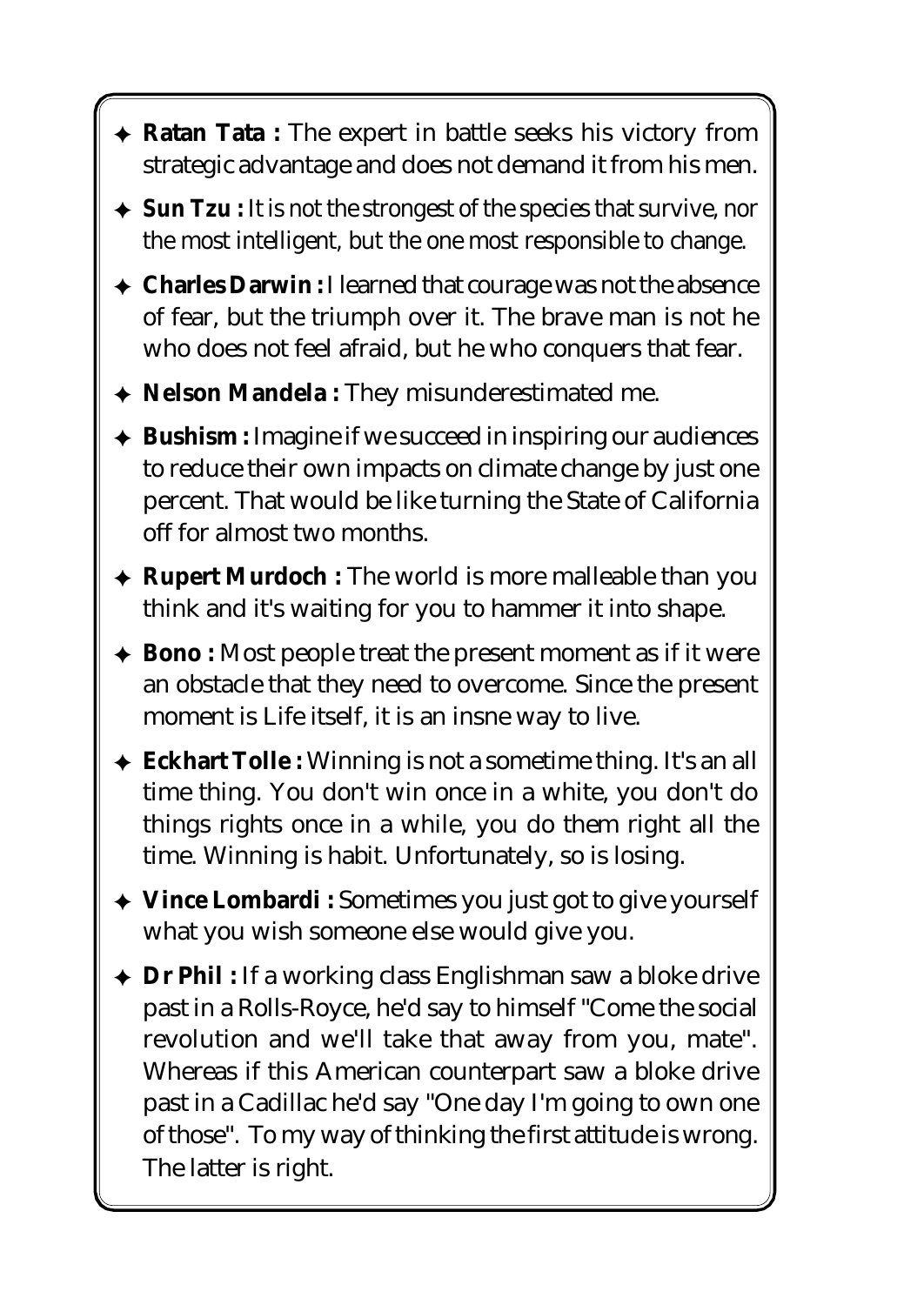- **Kerry Packer:** In allrealms of life it takes courage to stretch your limits, express your power and fulfill your potential. It's no different in the financial realm.
- **Suze Ormain :** Everyone experiences tough times, it is a measure of your determination and dedication how you deal with them and how you can come through them.
- **Lakshmi Mittal :** People aredefinitely a company's greatest asset. It doesn't make any difference whether the product is cars or cosmetics. A company is only as good as the people it keeps.
- **Mary Kay Ash :** We don't have as many managers as we should, but we would rather have too few than too many.
- **Larry Page :** We provide food that customers love, day after day after day. people just want more of it.
- **Ray Kroc :** It's tangible, it's solid, it's beautiful. It's artistic, from my standpoint and I just love real estate.

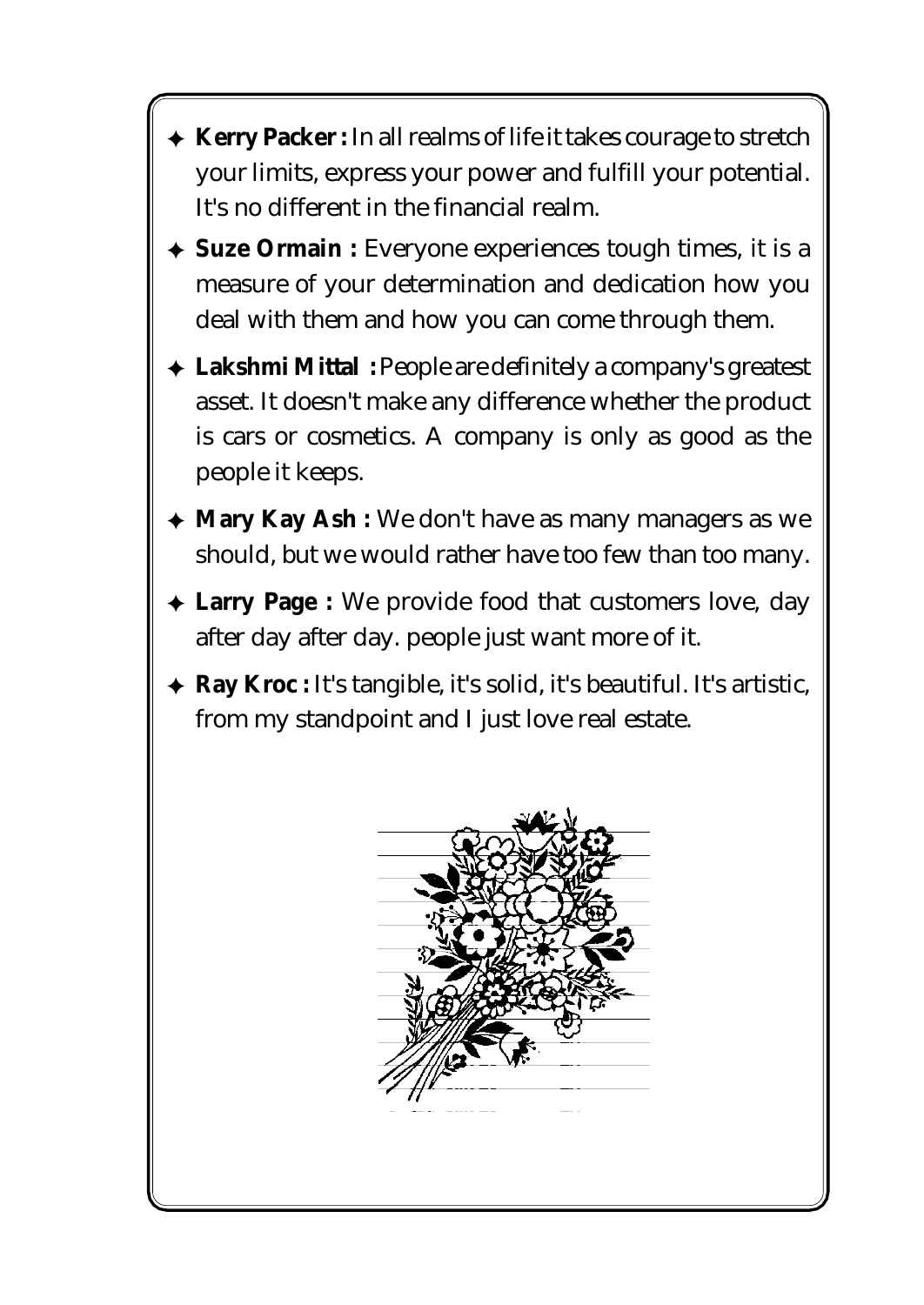| <b>CONTENTS</b> |                                              |  |                                          |
|-----------------|----------------------------------------------|--|------------------------------------------|
|                 | 1. Important points in writing letters point |  | 34. Complaint about damages              |
|                 | 2. Parts of a specimen letter                |  | 35. Retail dealers complaint             |
|                 | 3. Types of letters                          |  | 36. Confectionary goods                  |
|                 | 4. Parts of a letter                         |  | 37. Delay in business orders             |
|                 | 5. Invitations and Replies                   |  | Reply to the above                       |
|                 | 6. Greetings                                 |  | 38. Furniture orders                     |
|                 | 7. Business Letters - Preface                |  | Reply to the above                       |
|                 | 8. Asking for Price list and trade terms     |  | 39. Grand reduction offer                |
|                 | Reply to the above                           |  | Reply to the above                       |
|                 | 9. Asking for samples                        |  | 40. Demand for more discount.            |
|                 | Reply to the above                           |  | 41. Cheque posted                        |
|                 | 10. Inviting Quotations for articles         |  | 42. Asking orders for wrist watches      |
|                 | Reply to the above                           |  | Reply to the above                       |
|                 | 11. Order for books                          |  | 43. Settlement of Accounts urged.        |
|                 | Reply to the above                           |  | 44. Balance due.                         |
|                 | 12. Sending the bill                         |  | 45. Reminder About Arrears.              |
|                 | 13. Forwarding the cheque                    |  | 46. Unhonoured cheque.                   |
|                 | 14. To the Railway authorities               |  | 47. A letter of Apology.                 |
|                 | regarding non-delivery of goods.             |  | 48. Request for payment.                 |
|                 | 15. Cancelling an order for delay delivery   |  | 49. Wrong Reminder.                      |
|                 | 16. Application for Agency.                  |  | 50. Asking for more time.                |
|                 | Reply to the above                           |  | 51. Avoiding the payment.                |
|                 | 17. Damaged copies                           |  | 52. Acknowledgement.                     |
|                 | Reply to the above                           |  | 53. Cheque Despatched.                   |
|                 | 18. Samples of Dry fruit.                    |  | 54. Cheque acknowledged.                 |
|                 | Reply to the above                           |  | 55. A reliable Agent wanted.             |
|                 | 19. Order places                             |  | 56. Stockist of steel.                   |
|                 | 20. Electrical Fittings and goods            |  | 57. Investment Advice.                   |
|                 | Reply to the above                           |  | 58. Commercial Correspondent.            |
|                 | 21. Asking Quotations for Hosiry goods       |  | 59. An ordinary Bill of Exchange.        |
|                 | Reply to the above                           |  | 60. Promissory note.                     |
|                 | 22. Price list of oil engines.               |  | 61. Foreign Bill of Exchange.            |
|                 | Replies to the above                         |  | 62. Receipt for rent.                    |
|                 | 23. Error in Despatch                        |  | 63. Transfer of shares.                  |
|                 | Reply to the above                           |  | 64. Application for passport Endorsment. |
|                 | 24. Error pointedout in bill                 |  | 65. Claims and complaints.               |
|                 | Reply to the above                           |  | 66. Price increase Resented.             |
|                 | 25. When the manager is away.                |  | 67. The Technique of Salesmanship.       |
|                 | 26. Reservation of accomidation              |  | 68. Order form and cheque.               |
|                 | 27. Price enhancement                        |  | 69. Exchange your old car for a new car. |
|                 | 28. Complaint of Radio set                   |  | 70. Sale of Flats.                       |
|                 | Reply to the above                           |  | 71. The legal Requirements for start-    |
|                 | 29. Damaged flasks in the transport          |  | ing Business.                            |
|                 | Reply to the above                           |  | 72. Business Analysis.                   |
|                 | 30. Coconuts very costly                     |  | 73. How to start a Bank.                 |
|                 | 31. Rice of bad variety                      |  | 74. Passport.                            |
|                 | 32. Rotting an stinking of vegetables        |  | 75. Pan card Requirement.                |
|                 | 33. Raw and unripe mangoes                   |  | (from the desk of Mukesh Raj)            |
|                 |                                              |  |                                          |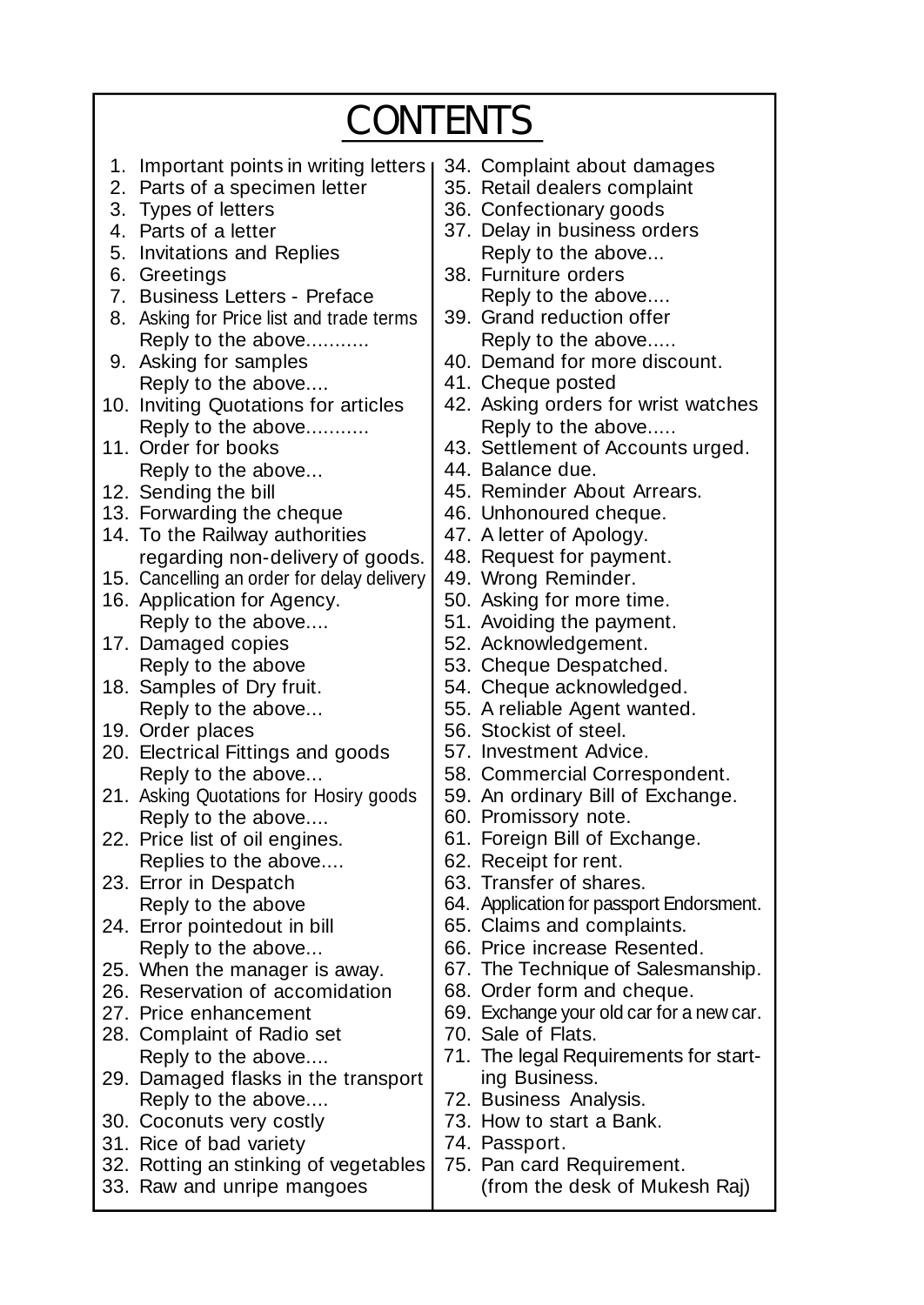# **1. Important points in Writing Letters.**

- 1. Write in a natural way. It should be like a face to face talk.
- 2. To the close acquaintances, write in a much familiar way. But not others.
- 3. All the letters must be started in a suitable manner.
- 4. Use correct punctuation marks.
- 5. Correct spellings should be used.
- 6. Write in an intelligible way.
- 7. It should not be too lengthy, nor too short.
- 8. The requirements of a letter must be kept in mind.
- 9. Very simple and clear style should be used.
- 10. The business letters should be short, concise and to the point
- 11. Official letters should be written in a formal dignified manner.
- 12. Avoid writing illegibly. Don't be careless while writing.
- 13. Plentitude of space should be left by way of margin.
- 14. Don't write an apostrophe (') with yours.
	- Write yours faithfully,

Yours sincerely,

Yours affectionately

Never Write like these

[ Your's or your's]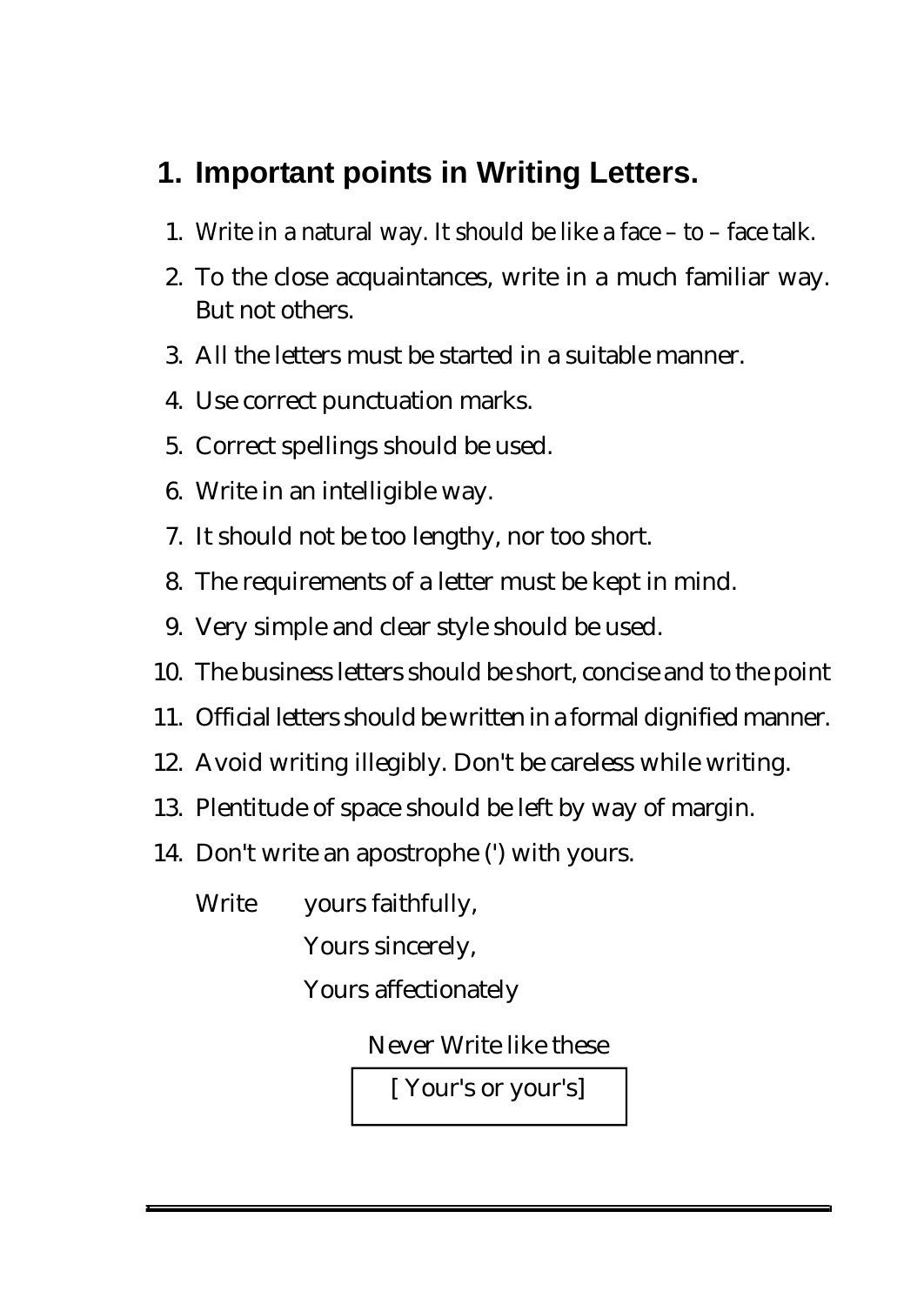### **2. Parts of a specimen letter.**

Headings,

(Place)

Date:

Addressee's Address :

M/s............ & Co.,

..............................

Salutation

(Dear Sir)

#### Body of the letter

............. ................... ................ ................ ............. ................... ................ ................ ............. ................... ................ ................

Subscription

(Yours faithfully)

Sd/-

(Name and Signature)

Subscription or

address :

Mr. .......... ........... ..............

.......... ........... .......................

.......... ........... .......................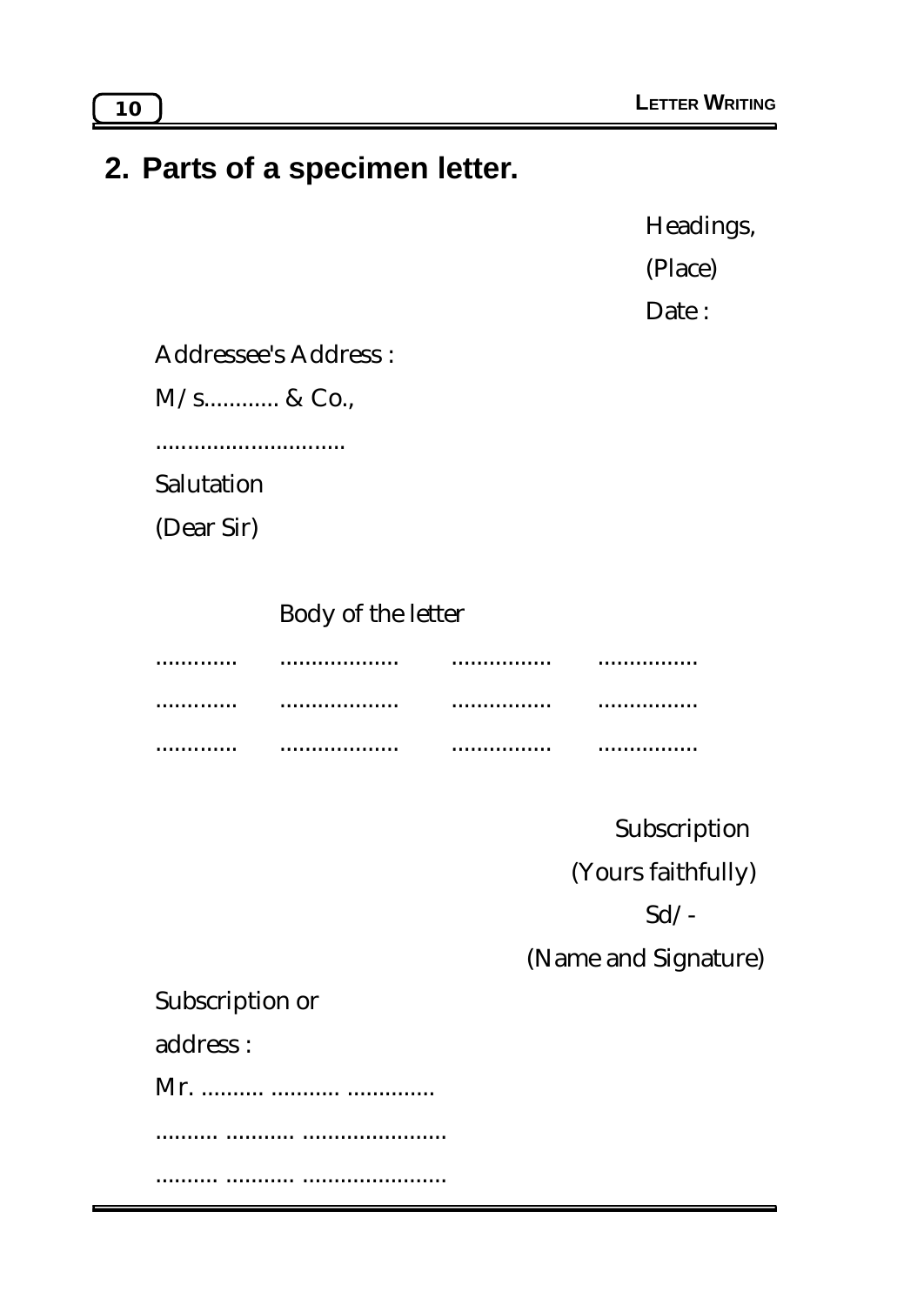# **3. Types of Letters**

For the sake of convenience, we may divide letters into the following types.

#### **1. Private letters :**

These letters are written to friends, relatives and other near acquaintances.

These are including all the various types of letters pertaining to condolences, invitations congratulations, requests and recommendations.

#### **2. Business Letters :**

These letters belong to the business affairs (i.e.) ordering of goods, seeking information or acknowledging receipt of articles in general.

#### **3. Official Letters :**

These letters may belong to the Government departments, public bodies or other public enterprises.

The letters of complaints or informative material including applications for posts and other similar letters come under this category.

4. Petitions, applications and memorials fall under this type.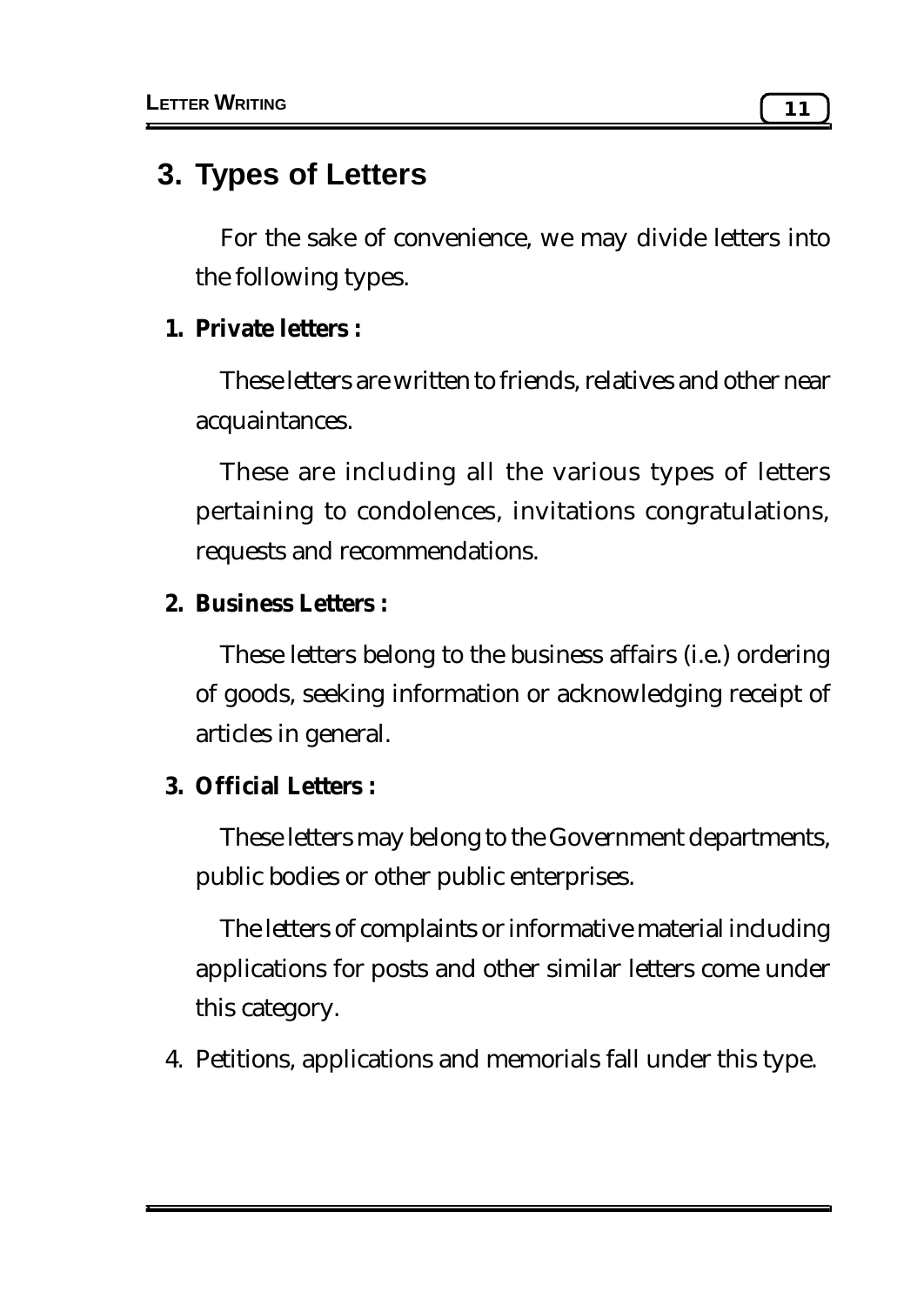# **4. Parts of a Letter.**

#### **1. The Heading :**

The writer is required to write down his own address along with the date, month and the year at the right-hand corner; such as

41-27-64,

Kotha Machine Road,

Krishnalanka

Vijayawada - 13,

July 14, 2009.

#### **Note :**

The date should be written in one of the following types.

- i) July 14, 2009.
- ii) July the  $14<sup>th</sup>$ , 2009.
- iii) 14<sup>th</sup> July, 2009.
- iv) 14-7-2009.

#### **2. Salutation (or) Greetings :**

This will be in accordance with the relation that the writer bears to the addressee.

To the Member of a family :

- **a.** For those that are older than the writer :
	- i) My dear Father,
	- ii) My dear Mother,
	- iii) My dear Brother,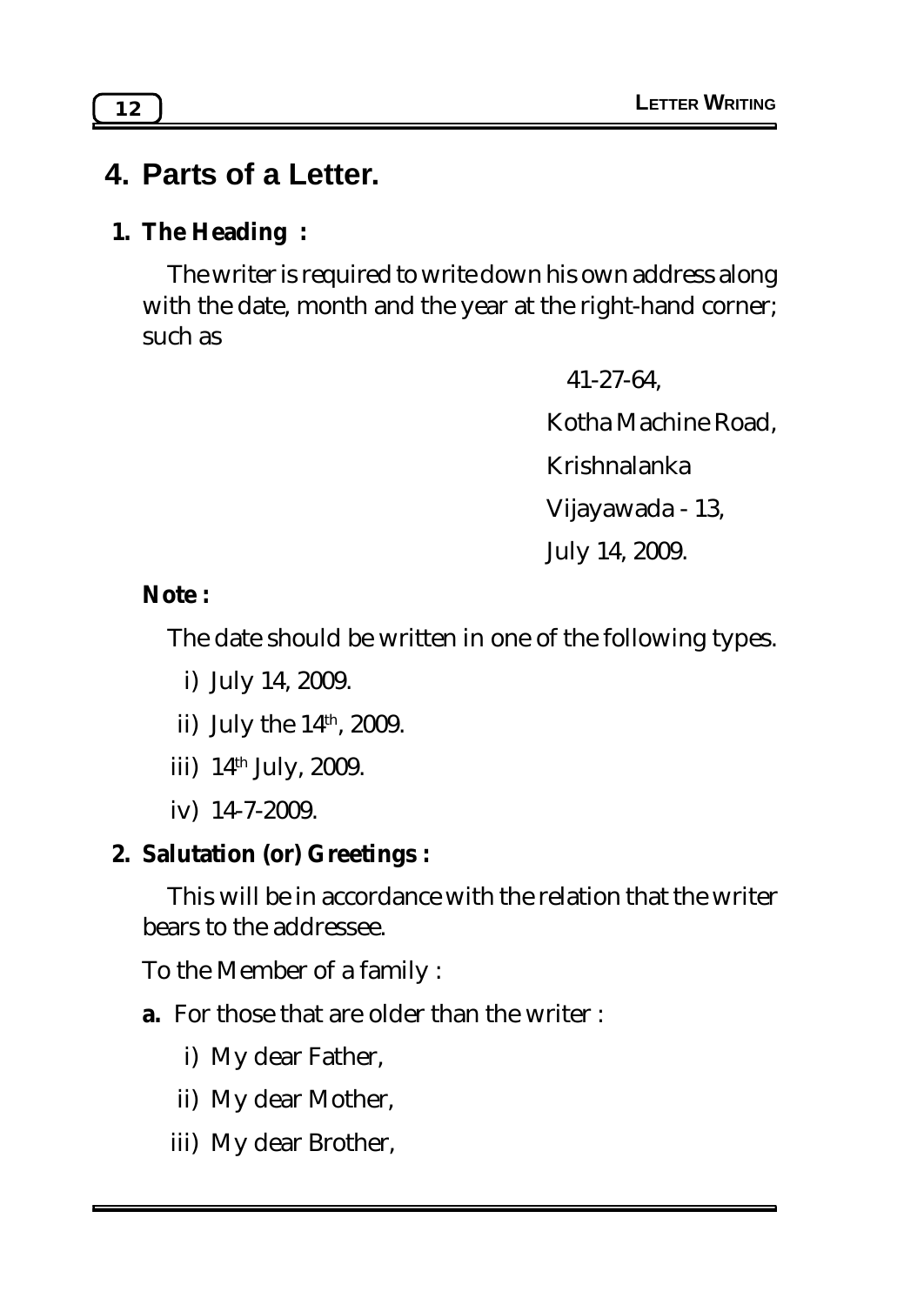- iv) My dear Sister,
- v) My dear Uncle,
- vi) My dear Aunt,
- vii) My dear Grand father,
- viii) My dear Grand Mother,
- **Note :** The above relations must be written in capital letters.

Keep a comma after the word.

- **b.** For the relation younger than the writer :
	- i) My dear Ramu,
	- ii) My dear Daughter,
	- iii) My dear Rajitha,
	- iv) My dear Jagadish,
- **c.** To the friends & acquaintance
	- i) Dear Miss Nirmala,
	- ii) Dear Mr. Kamal,
	- iii) Dear Mr. Peter,
	- iv) Dear Mrs. Francis,
- **d.** To the Editors of the Newspapers or the Business people, Write :

Gentlemen, Sir or Dear Sir.

#### **Note :**

Please note this point that the salutation is to be written at the left hand side before starting the subject matter of the letter and it should be at a lower level than the address and the date.